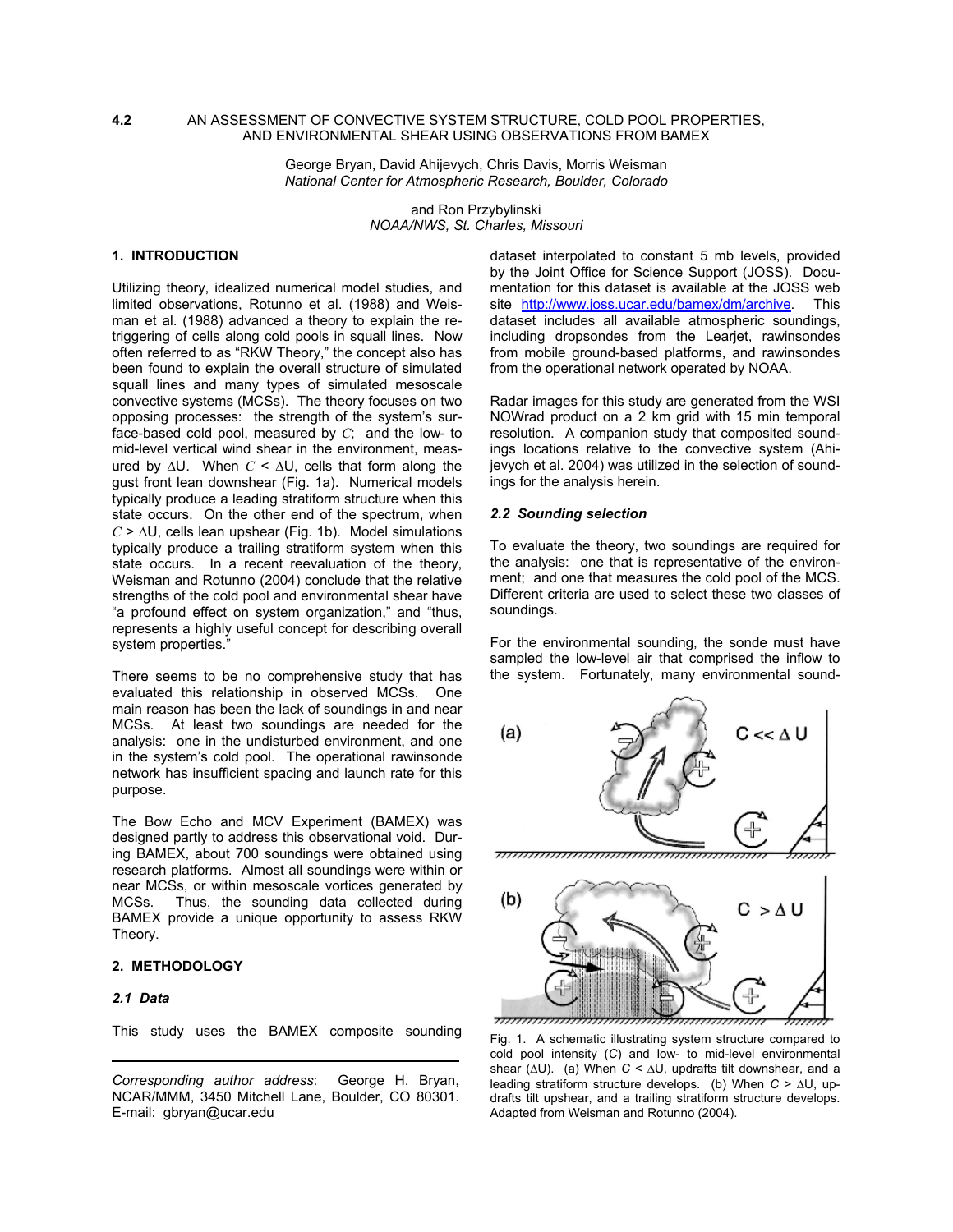ings were available to choose from, most of them within 100 km of the convective line, and < 2 h before system passage. For this initial investigation, one environmental sounding was chosen for each of the cold pool soundings; no attempt is made at this time to measure possible heterogeneity in the environment.

The cold pool soundings were initially selected if they probably sampled the convective cold pool. This selection was based on subjective comparisons of sonde location, system movement, and system structure. The list was further reduced by examination of the soundings themselves; a candidate case was excluded if it appeared to contain observational errors, or if the sounding did not contain sufficient data for the analysis. The final list for the analyses herein contains 26 cold pool soundings from 9 IOPs. All of these soundings were within 35 km of the convective line, with a mean distance from the convective line of 18 km, and a median distance of 15 km.

This methodology contains considerable uncertainty, even considering the unprecedented spatial and temporal resolution of the BAMEX dataset. Each sounding represents *local* conditions that are not necessarily representative of the entire system. On the other hand, for MCSs that had multiple cold pool soundings, the calculations of *C* agree reasonably well (within  $\sim$ 20%).

### *2.3 Analysis methods*

Cold pool intensity is measured by *C*, defined by

$$
C^2 = 2\int_0^H (-B)dz , \qquad (1)
$$

where *z* is height, *H* is the cold pool depth, and *B* is buoyancy, calculated herein by

$$
B = g\left(\frac{\theta - \overline{\theta}}{\overline{\theta}} + 0.61(q_v - \overline{q}_v)\right).
$$
 (2)

In (2),  $g$  is the gravitational acceleration,  $\theta$  is potential temperature, and  $q_v$  is water vapor mixing ratio. The overbars indicate the environmental conditions, from the environmental sounding, and all other calculations are based on the cold pool sounding. The effects of frozen and liquid hydrometeors on *B* are necessarily neglected, because these quantities are not available from the soundings. The value for *H* is the height above ground at which *B* is first observed to be  $> -0.01$  m s<sup>-2</sup>.

A measure of the surface potential temperature difference ( $\Delta\theta$ ) across the qust front was also obtained from the two soundings, based on the surface conditions reported in the sounding data.

Environmental shear is measured by the systemperpendicular wind variation (∆U) between specified layers, measured by height above ground (*z)*. The calculations for U, obtained at  $z = 0$ , 2.5, 5, and 10 km, use an average of all available data points for the 25 mb centered on that level. This averaging was used to smooth small-scale variations in the wind profile.

System structure was determined subjectively from the radar images. Four system classifications are considered herein: 1) intensifying or mature trailing stratiform (TS); 2) weakening trailing stratiform (W-TS); 3) leading stratiform (LS); and 4) parallel stratiform (PS). This classification scheme is based on that of Parker and Johnson (2000). The TS systems were subdivided into separate categories to account for systems that were sampled during different phases in the system development. The PS and TS cases analyzed herein were all mature and long-lived during the time of observation.

In summary, this study analyzes 9 TS systems (with 22 soundings), one LS system (with 2 soundings), and one PS system (with 2 soundings). A total of 15 environmental soundings are used.

# **3. COLD POOL PROPERTIES**

For the cases selected herein, *C* varies from 3 to 37 m s<sup>-1</sup>, and *H* varies from 0.5 to 5 km (Fig. 2). For most TS cases, *H* is very close to the melting level, especially for cases measured during a system's mature state.

The PS system (blue dots) had the weakest and shallowest cold pool, even though these observations were within ~10 km of the convective line. These observations were from the southern end of the PS system. A deeper, stronger cold pool would be expected farther north, where the hydrometeors are being transported by strong along-line flow.

The change in potential temperature across the gust front at the surface,  $\Delta\theta$ , has been proposed as a proxy for *C* (Evans and Doswell 2001). However, an analysis of ∆θ compared to *C* from the BAMEX observations does not support this proposal (Fig. 3). Analyses often show a complex profile of *B* as a function of height. For

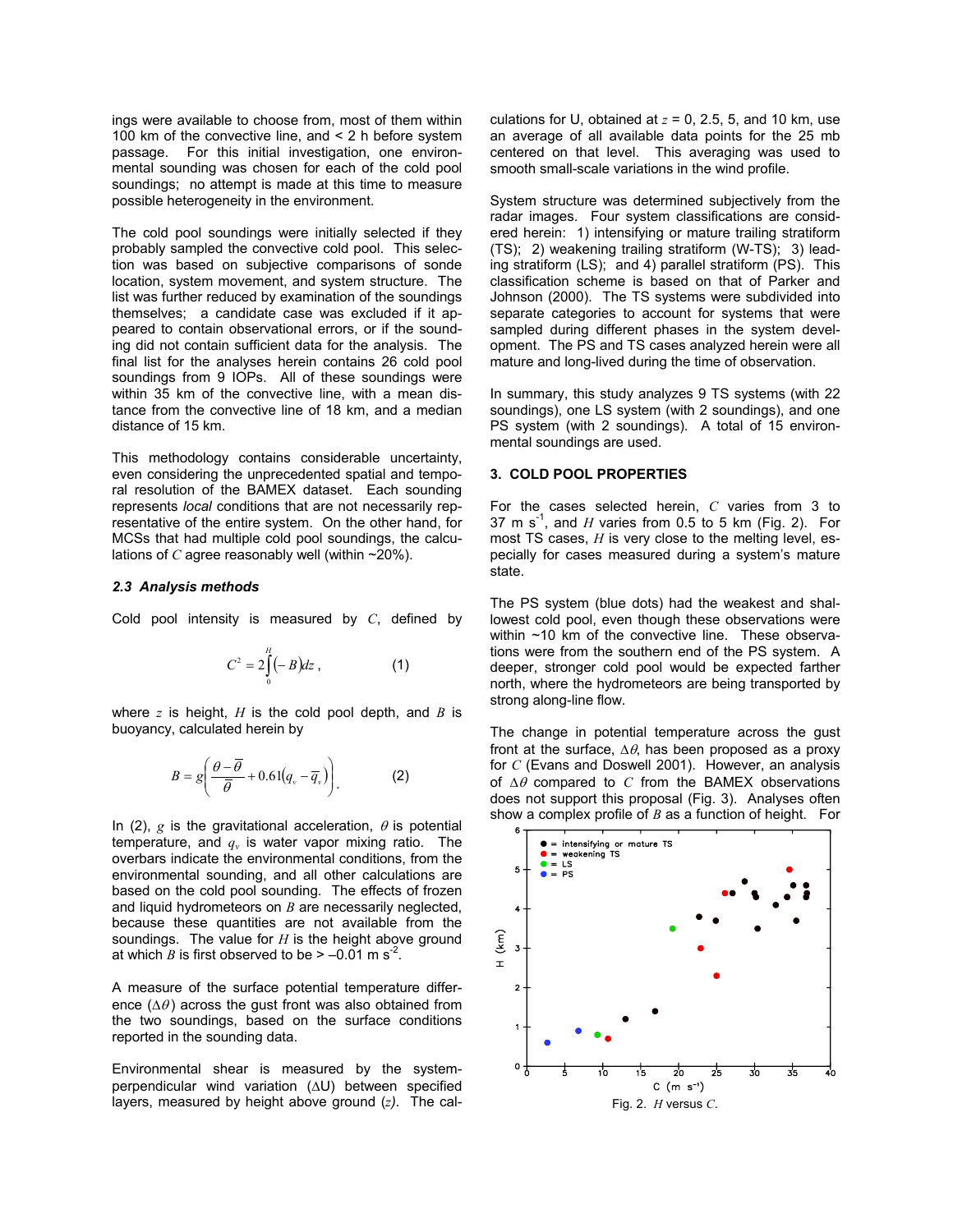

example, *B* often decreases with height in the first km above the ground, which possibly reflects a warming from surface fluxes in the MCS cold pools. Furthermore, nocturnal events often show evidence of strong radiative cooling near the surface in environmental soundings. These two effects — low-level cooling in the environment and low-level warming in the cold pool reduce ∆θ, but have a lesser effect on *C*, a vertically integrated measure.

### **4. EVALUATION OF RKW THEORY**

Analyses of *C* compared to 0–5 km ∆U provide support for the theory that these two parameters play a major role in overall system structure (Fig. 4). However, the parameter space may not have been well sampled during BAMEX, which was concerned mostly with the trailing stratiform archetype.

The two observations from the PS case (blue dots) have *C* / ∆U ratios < 1, owing to the shallow cold pools at the southern end of the line. Given the inherent threedimensionality of PS lines — because the cold pool has significant along-line variability — and the assumption of two-dimensionality within RKW Theory, it seems that PS structure cannot be explained by RKW Theory alone.

The two observations from the LS case (green dots) both have a *C* / ∆U ratio < 1, as predicted by RKW Theory. Of course, two observations from one system limits the overall scope of this analysis. All that can be said at this time is that the observations are consistent with the theory.

All TS cases have a *C* / ∆U ratio > 1, which is also consistent with RKW Theory. There is some suggestion that weakening systems (red dots) tend to have *C* >> ∆U, while mature and intensifying systems (black dots) tend to have a *C* / ∆U ratio closer to 1.

The three TS points with the weakest  $\Delta U$  (< 5 m s<sup>-1</sup>) were all from one case, and all were observed at an early stage in the system's evolution. Interestingly, this



system was relatively short lived, and underwent a rapid decay stage where the cold pool surged ahead of the convection. This evolution is also consistent with RKW Theory, which predicts shorter-lived systems when lowto mid-level shear is weak.

Overall, this analysis supports — or, at least, does not contradict — the main element of RKW Theory: i.e., that system structure is strongly influenced by cold pool intensity and low- to mid-level environmental shear. The only exception is the PS case, which contains significant along-line variability, and thus cannot be explained solely by the two-dimensional assumptions inherent in RKW Theory.

# **5. SUMMARY**

Analysis of observations collected during BAMEX is ongoing. This investigation highlights some of the opportunities provided by the high temporal and spatial resolution of the BAMEX dataset.

To our knowledge, this is the first attempt using observations to evaluate the main element of RKW Theory; i.e., that system structure is strongly influenced by the relative intensities of a system's surface-based cold pool, and the low- to mid-level environmental shear. All cases analyzed herein support the theory, except for the parallel stratiform system.

#### *Acknowledgments*

We thank Richard Rotunno and Jason Knievel for their insight during this investigation. The Advanced Study Program at NCAR and the National Science Foundation provided support for this study.

### **REFERENCES**

Ahijevych, D., G. Bryan, C. Davis, J. Knievel, S. Trier, and M. Weisman, 2004: System-relative distribution of atmospheric soundings obtained during BAMEX. Preprints, *22nd Conf. on Severe Local Storms*, Hyannis, MA, Amer. Meteor. Soc., CD-ROM, 5.6.